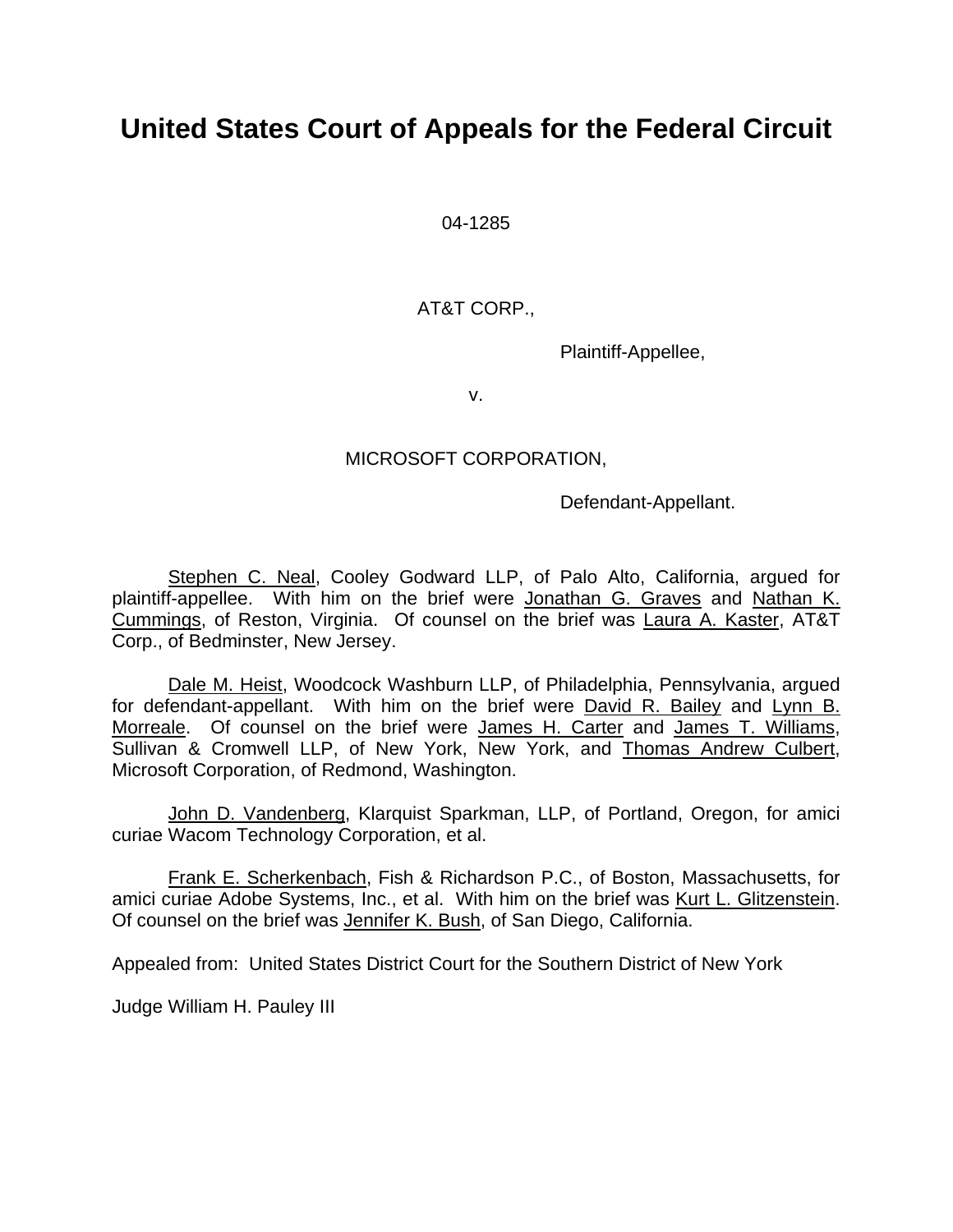# **United States Court of Appeals for the Federal Circuit**

04-1285

AT&T CORP.,

Plaintiff-Appellee,

v.

MICROSOFT CORPORATION,

Defendant-Appellant.

DECIDED: July 13, 2005 \_\_\_\_\_\_\_\_\_\_\_\_\_\_\_\_\_\_\_\_

\_\_\_\_\_\_\_\_\_\_\_\_\_\_\_\_\_\_\_\_

Before MAYER, LOURIE, and RADER, Circuit Judges.

Opinion for the court filed by Circuit Judge LOURIE. Dissenting opinion filed by Circuit Judge RADER.

LOURIE, Circuit Judge.

Microsoft Corporation ("Microsoft") appeals from the judgment of the United States District Court for the Southern District of New York in favor of AT&T Corp. ("AT&T"), holding that Microsoft was liable for infringement of AT&T's United States Reissue Patent 32,580 under 35 U.S.C. § 271(f) for copies of the Windows® operating system that had been replicated abroad from a master version sent from the United States. AT&T Corp. v. Microsoft Corp., No. 01-CV-4872 (S.D.N.Y. Mar. 5, 2004). We affirm.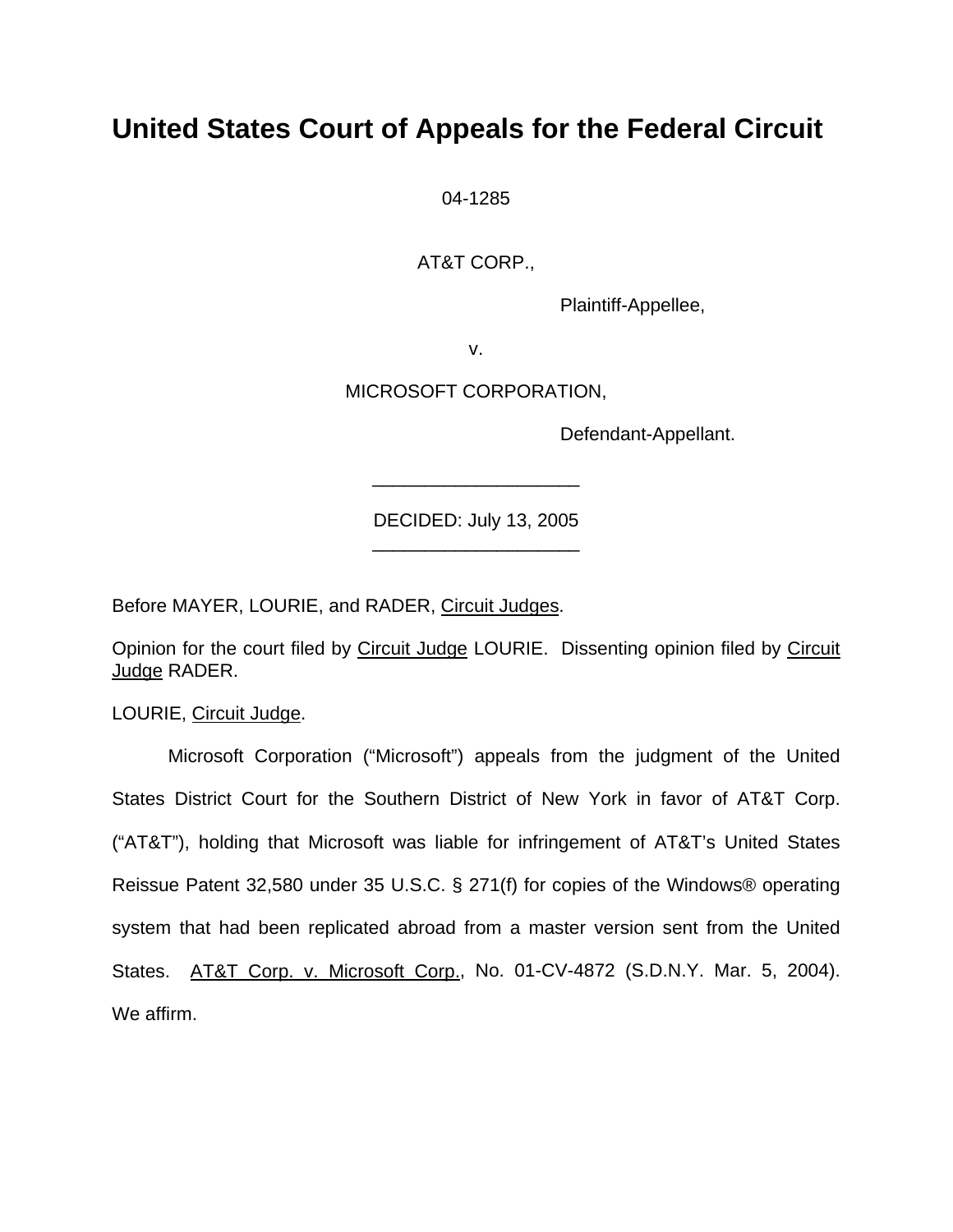#### BACKGROUND

To facilitate international distribution of its flagship product, Microsoft supplies a limited number of master versions of the Windows® software to foreign computer manufacturers and authorized foreign "replicators," who, pursuant to their licensing agreements with Microsoft, replicate the master versions in generating multiple copies of Windows® for installation on foreign-assembled computers that are then sold to foreign customers. The master versions are created in the United States and are sent abroad on so-called "golden master" disks or via electronic transmissions.

The master versions of Windows® thus exported incorporate certain speech codecs,<sup>[1](#page-2-0)</sup> which, when installed on a computer, are alleged to infringe AT&T's '580 patent. During the course of AT&T's suit against Microsoft for patent infringement, Microsoft moved in limine to exclude evidence of purported liability under 35 U.S.C. § 271(f) arising from foreign sales of Windows®. In support of its motion, Microsoft argued that: (1) software is intangible information such that it could not be a "component" of a patented invention within the meaning of  $\S 271(f)$ ; and (2) even if the Windows® software were a "component," no actual "components" had been "supplied" from the United States as required by § 271(f) because the copies of Windows® installed on the foreign-assembled computers had all been made abroad.

By stipulation, the parties subsequently converted Microsoft's motion in limine into a motion for partial summary judgment of noninfringement under § 271(f), which the district court denied on the basis that neither the jurisprudence surrounding § 271(f) nor

<span id="page-2-0"></span> $1 - A$  "speech codec" is a software program that codes a speech signal into a more compact form, and decodes it back into a signal that sounds like the original. (Am. Compl. ¶ 14; J.A. 142).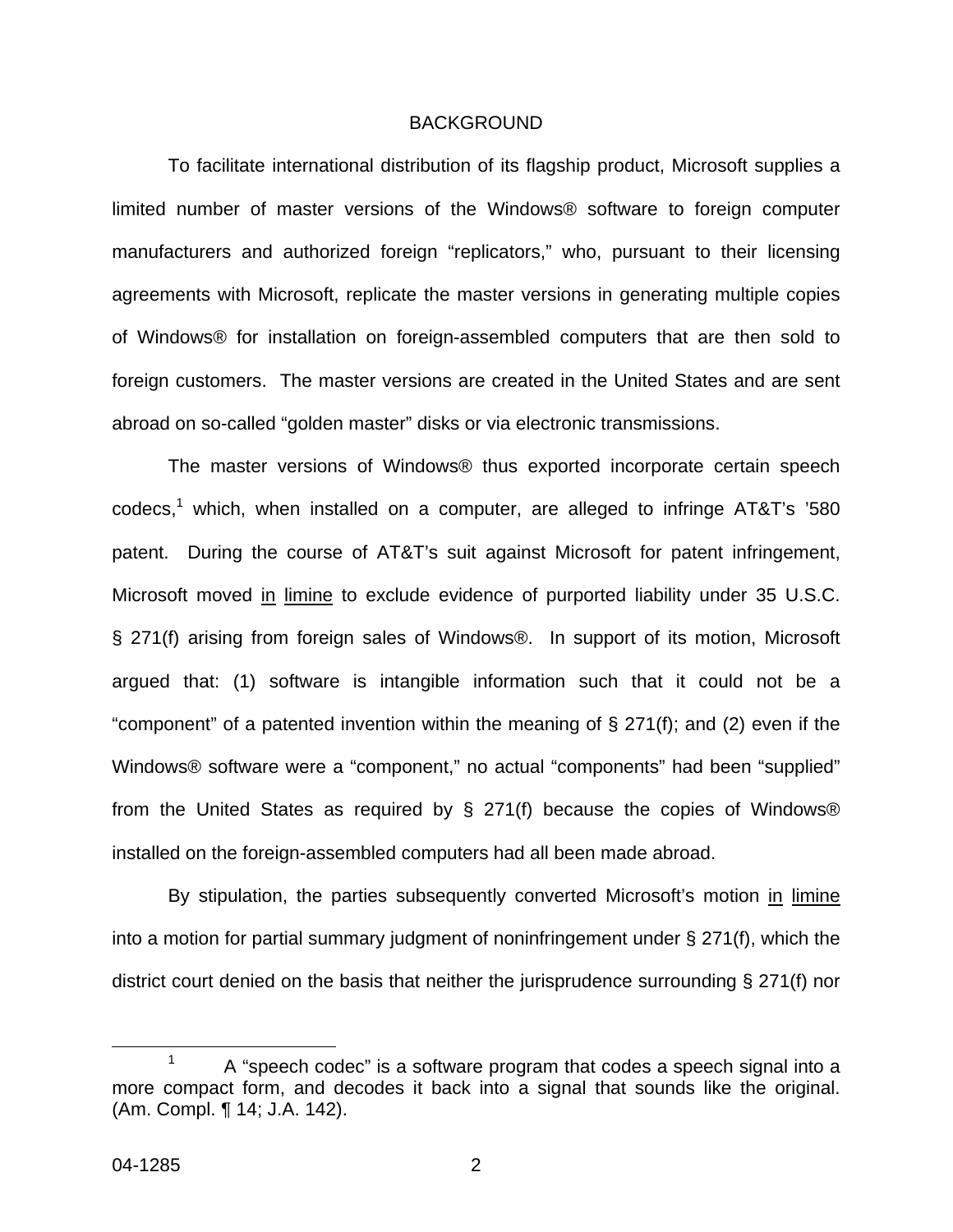its legislative history supported Microsoft's reading of the words "component" and "supplied." Reasoning that the patentability of software was well-established and that the statute did not limit "components" to tangible structures, the district court rejected Microsoft's argument that software could not be a "component" of a patented invention under § 271(f). As for copies made abroad from a master version sent from the United States, the district court ruled that such copies were not shielded from § 271(f) in light of the statute's purpose of prohibiting the circumvention of infringement through exportation. The parties thereafter agreed to the entry of a stipulated final judgment holding Microsoft liable for infringement under § 271(f), while expressly reserving Microsoft's right to appeal that issue.

This appeal followed. We have jurisdiction pursuant to 28 U.S.C. § 1295(a)(1).

#### **DISCUSSION**

On appeal, Microsoft argues that the district court erred in its determination of infringement under § 271(f), insisting that the master versions of the Windows® software that it exports for copying abroad are not "components" within the meaning of § 271(f). It also argues that liability under § 271(f) should not attach to the copies of Windows® made abroad because those copies are not "supplied" from the United States.

The first question, i.e., whether software may be a "component" of a patented invention under  $\S$  271(f), was answered in the affirmative in Eolas Techs. Inc. v. Microsoft Corp., 399 F.3d 1325 (Fed. Cir. 2005), which issued while the instant appeal was pending. In that case, we held that "[w]ithout question, software code alone qualifies as an invention eligible for patenting," and that the "statutory language did not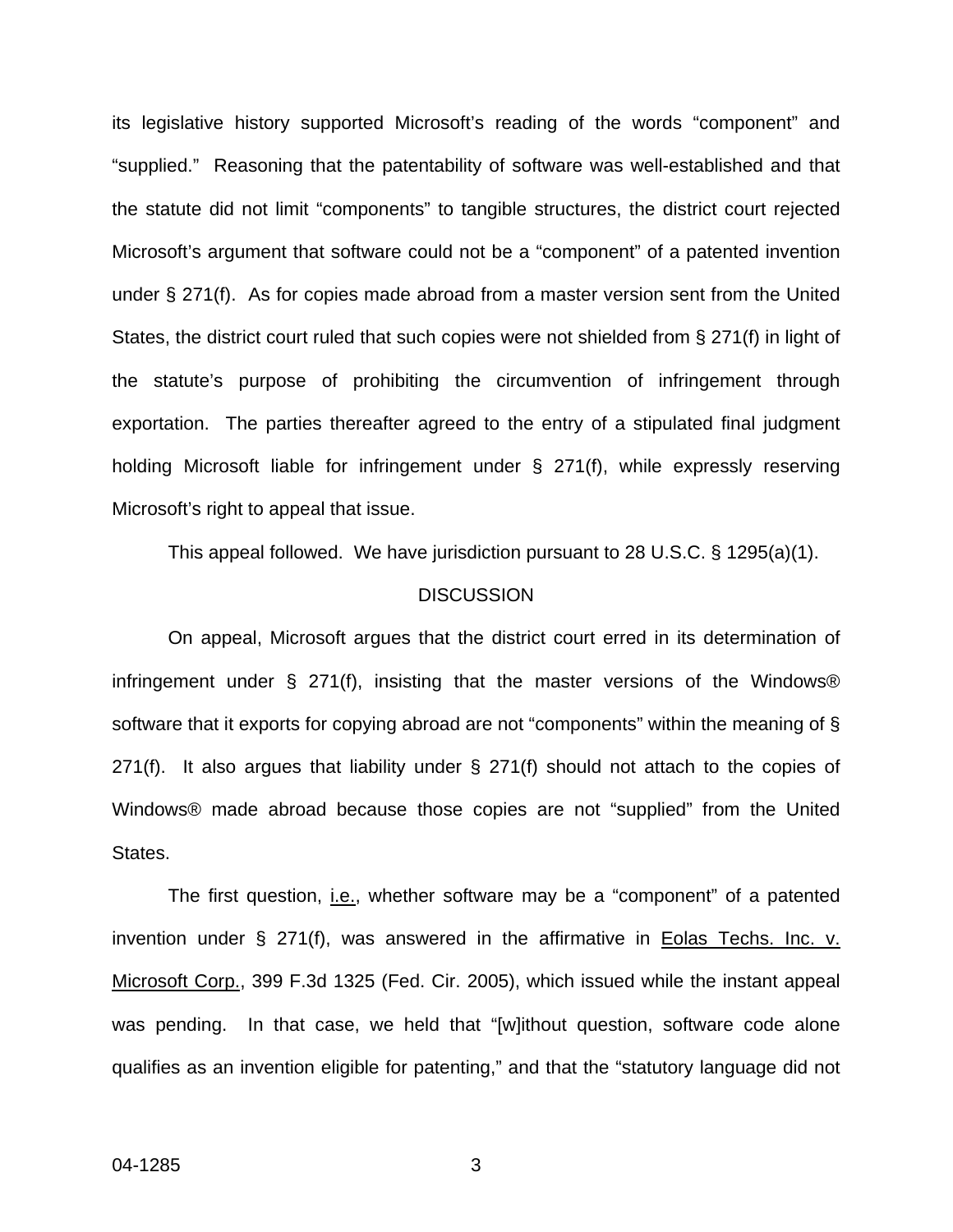limit section 271(f) to patented 'machines' or patented 'physical structures,'" such that software could very well be a "component" of a patented invention for the purposes of § 271(f). Id. at 1339.

The remaining question, then, is whether software replicated abroad from a master version exported from the United States—with the intent that it be replicated may be deemed "supplied" from the United States for the purposes of § 271(f). That question is one of first impression, the answer to which turns on statutory interpretation, an issue of law that we review de novo. Romero v. United States, 38 F.3d 1204, 1207 (Fed. Cir. 1994). The statute at issue, 35 U.S.C. § 271(f), provides that:

(1) Whoever without authority supplies or causes to be supplied in or from the United States all or a substantial portion of the components of a patented invention, where such components are uncombined in whole or in part, in such manner as to actively induce the combination of such components outside of the United States in a manner that would infringe the patent if such combination occurred within the United States, shall be liable as an infringer.

 (2) Whoever without authority supplies or causes to be supplied in or from the United States any component of a patented invention that is especially made or especially adapted for use in the invention and not a staple article or commodity of commerce suitable for substantial noninfringing use, where such component is uncombined in whole or in part, knowing that such component is so made or adapted and intending that such component will be combined outside of the United States in a manner that would infringe the patent if such combination occurred within the United States, shall be liable as an infringer.

35 U.S.C. § 271(f) (2000) (emphases added).

In its briefs, Microsoft maintains that no liability attaches under § 271(f) for foreign-replicated copies of Windows® because they are not "supplie[d] or cause[d] to be supplied in or from the United States." According to Microsoft, a foreign-replicated copy made from a master version supplied from the United States has actually been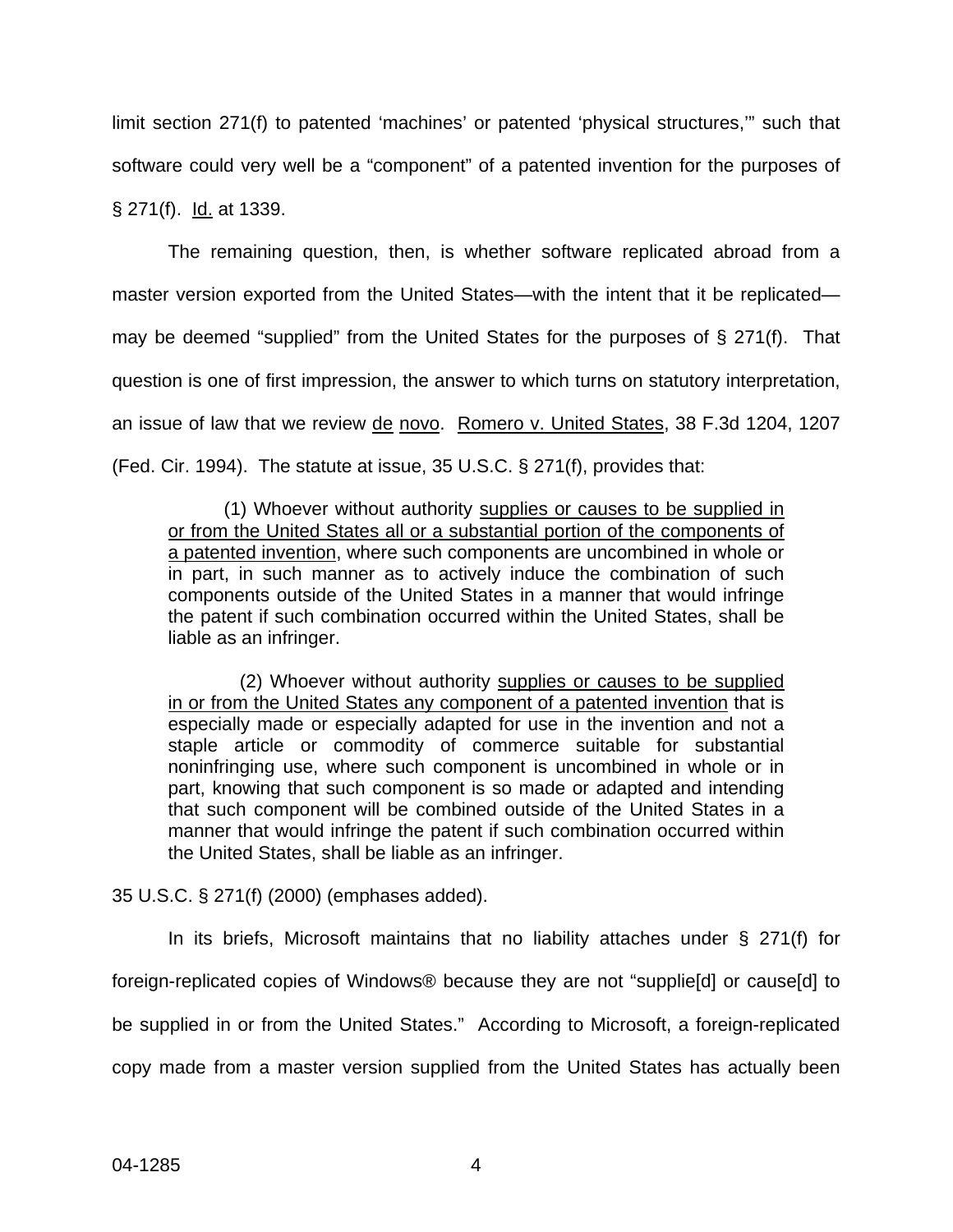"manufactured" abroad by encoding a storage medium with the Windows® software. We disagree that no liability attaches.

When interpreting a statutory provision "[w]e start, as always, with the language of the statute," giving the words "their ordinary, contemporary, common meaning, absent an indication Congress intended them to bear some different import." Williams v. Taylor, 529 U.S. 420, 431 (2000) (internal quotation marks and citations omitted). As the statute sets forth no specific definition of the word "supplied," we accordingly look to its "ordinary, contemporary, common meaning," which is necessarily context-dependent. In the present case,  $\S$  271(f) is being invoked in the context of software distribution. Therefore, in order for us to properly construe the "supplie[d] or cause[d] to be supplied in or from the United States" requirement, we must look at the way software is typically "supplied."

Given the nature of the technology, the "supplying" of software commonly involves generating a copy. For example, when a user downloads software from a server on the Internet, the server "supplies" the software to the user's computer by transmitting an exact copy. Uploading a single copy to the server is sufficient to allow any number of exact copies to be downloaded, and hence "supplied." Copying, therefore, is part and parcel of software distribution. Accordingly, for software "components," the act of copying is subsumed in the act of "supplying," such that sending a single copy abroad with the intent that it be replicated invokes § 271(f) liability for those foreign-made copies. $2$ 

<span id="page-5-0"></span> $2^2$  The dissent grounds its disagreement on a purported distinction between the statutory term "supplies" and such terms as "copying," "replicating," or "reproducing." Whatever the distinction in other contexts, we are interpreting a statutory term in the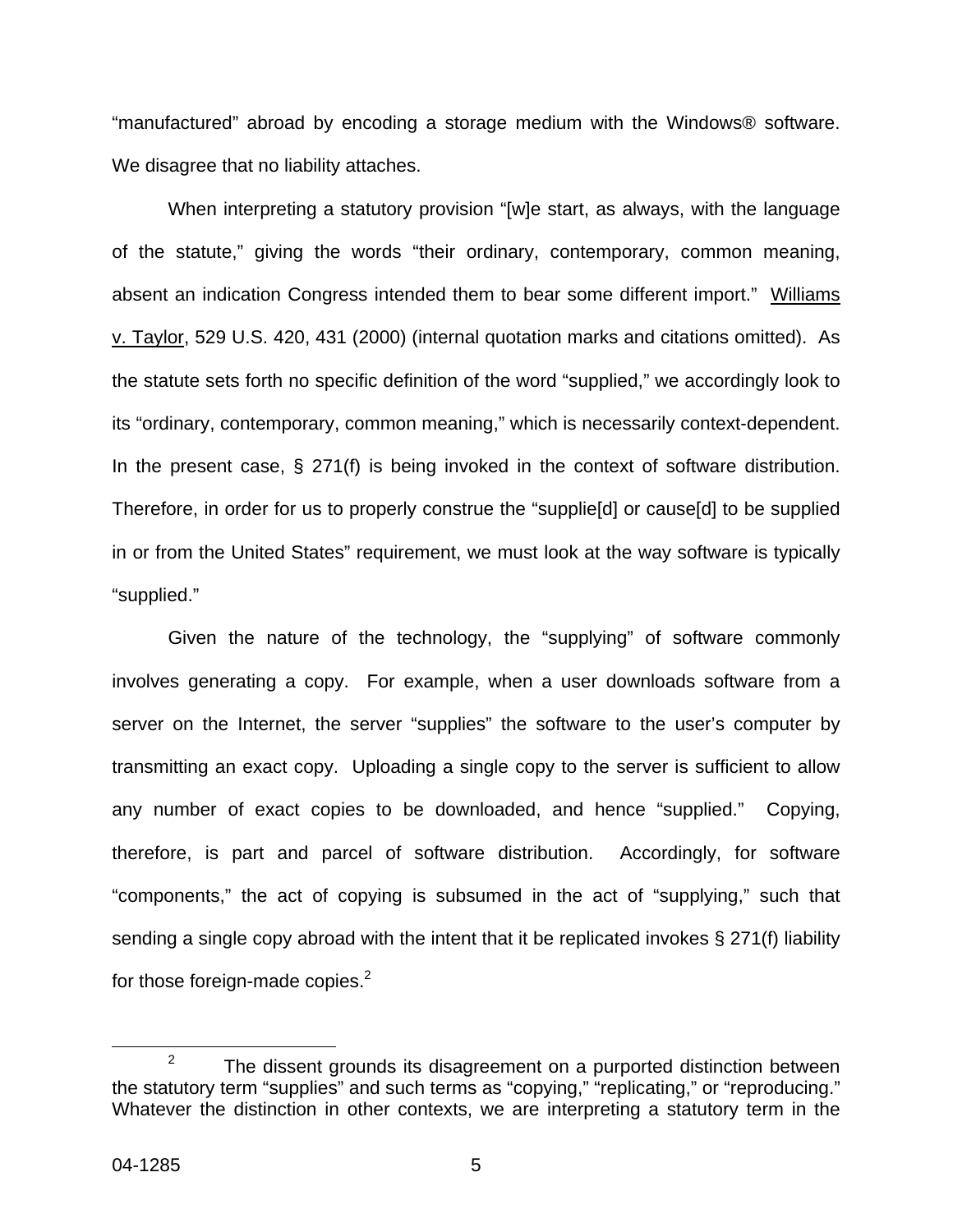Indeed, Microsoft has taken full advantage of the replicable nature of software to efficiently distribute Windows® internationally. At the same time, however, Microsoft posits that § 271(f) liability should attach only to each disk that is shipped and incorporated into a foreign-assembled computer. See Tr. of Dec. 12, 2003 Hearing, at 16:10-17 (J.A. 359). We reject this theory of liability as it fails to account for the realities of software distribution. "[T]he appellate process is not a mere academic exercise," Rosemount, Inc. v. Beckman Instruments, Inc., 727 F.2d 1540, 1543 (Fed. Cir. 1984), and we cannot disregard the nature of the relevant technology and business practices underlying a particular litigation. It is inherent in the nature of software that one can supply only a single disk that may be replicated—saving material, shipping, and storage costs—instead of supplying a separate disk for each copy of the software to be sold abroad. All of such resulting copies have essentially been supplied from the United States. Where there are competing interpretations of a statute that imposes liability for certain acts, an interpretation that allows liability to attach only when a party acts in an unrealistic manner is unlikely to be correct. See Haggar Co. v. Helvering, 308 U.S. 389, 394 (1940) ("A literal reading of [a statute] which would lead to absurd results is to be avoided . . . ."). We therefore reject Microsoft's reading of § 271(f).

We also reject Microsoft's argument that Pellegrini v. Analog Devices, Inc., 375 F.3d 1113 (Fed. Cir. 2004), compels reversal. Pellegrini held that liability under § 271(f) may exist only where a component itself—as opposed to instructions for manufacturing

<u>.</u>

context of the facts before us. To decide otherwise would emasculate § 271(f) for software inventions. Obtaining foreign patents would surely alleviate some avoidance of American law, but we must construe our statutes irrespective of the existence or nonexistence of foreign patents.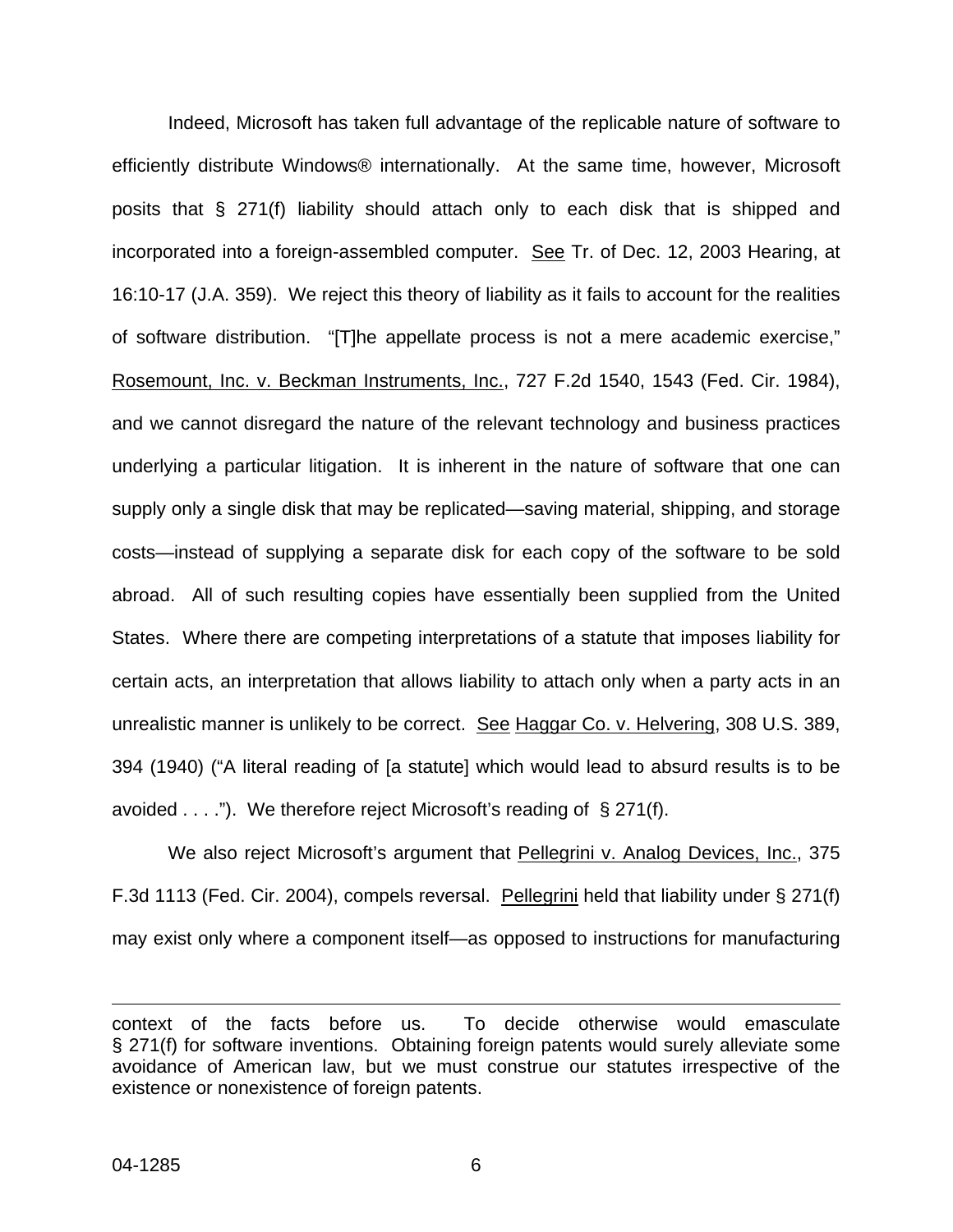the component or management oversight—has been "supplie[d] or cause[d] to be supplied in or from the United States." Pellegrini, 375 F.3d at 1118. In the present case, what is being supplied abroad is an actual component, i.e., the Windows® operating system, that is ready for installation on a computer to form an infringing apparatus—not instructions to foreign software engineers for designing and coding Windows®. Thus, Pellegrini does not control this case.

Additionally, we cannot accept Microsoft's suggestion that software sent by electronic transmission must be treated differently for purposes of § 271(f) liability from software shipped on disks, see Tr. of Dec. 12, 2003 Hearing, at 8:8-17 (J.A. 351), as it would amount to an exaltation of form over substance. Liability under § 271(f) does not depend on the medium used for exportation: a disk is merely a container that facilitates physical handling of software, much like bottles for liquids or pressurized cylinders for gases. As we emphasized in Eolas, the applicability of § 271(f) is not limited to "structural or physical" components. Eolas, 399 F.3d at 1339 ("[E]very component of every form of invention deserves the protection of section 271(f)."). Therefore, whether software is sent abroad via electronic transmission or shipped abroad on a "golden master" disk is a distinction without a difference for the purposes of § 271(f) liability. Liability under § 271(f) is not premised on the mode of exportation, but rather the fact of exportation.

Our interpretation of "supplie[d] or cause[d] to be supplied in or from the United States" in the context of software comports with Congress's motivation for enacting § 271(f). It is a well-established principle that "[i]n expounding a statute, we must . . .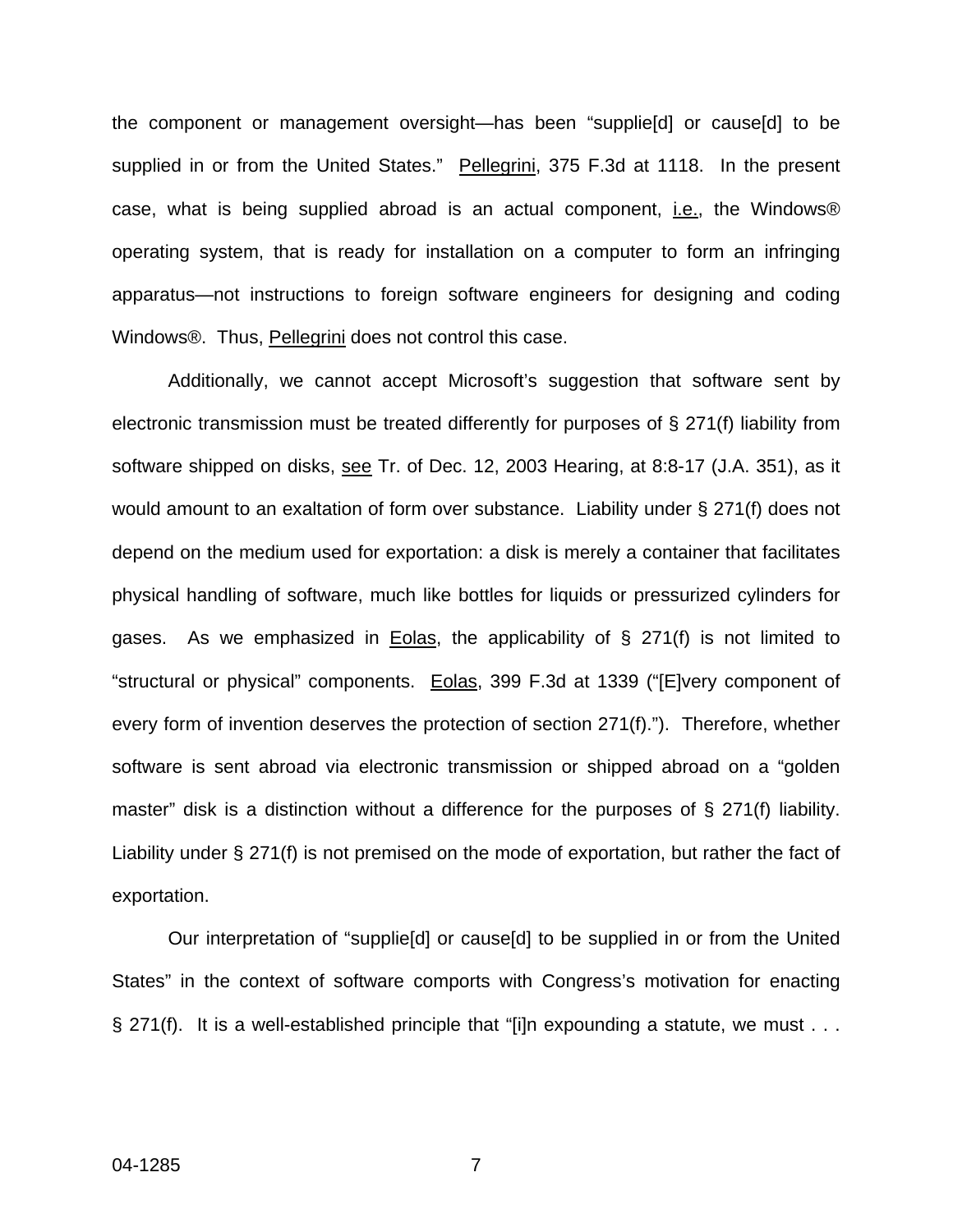look to the provisions of the whole law, and to its object and policy." United States v. Heirs of Boisdore, 49 U.S. (8 How.) 113, 122 (1850).

In 1984, Congress enacted § 271(f) in response to the Supreme Court's ruling in Deepsouth Packing Co. v. Laitram Corp., 406 U.S. 518 (1972), that exposed a loophole in § 271 that allowed potential infringers to avoid liability by manufacturing the components of patented products in the United States and then shipping them abroad for assembly. As explained in the Congressional Record:

[Section 271(f)] will prevent copiers from avoiding U.S. patents by supplying components of a patented product in this country so that the assembly of the components may be completed abroad. This proposal responds to the United States Supreme Court decision in Deepsouth Packing Co. v. Laitram Corp., 406 U.S. 518 (1972), concerning the need for a legislative solution to close a loophole in patent law.

H.R. 6286, Patent Law Amendments Act of 1984, 130 Cong. Rec. 28069 (Oct. 1, 1984). At the time of its enactment, § 271(f) was touted as a "housekeeping-oriented" measure, without which "the patent system would not be responsive to the challenges of a changing world and the public would not benefit from the release of creative genius." Id. However, it is clear from the legislative history that § 271(f), which "close[d] a loophole," was remedial in nature, such that it "should be construed broadly to effectuate its purposes." Tcherepnin v. Knight, 389 U.S. 332, 336 (1967). Congress obviously intended the statute to have an extraterritorial effect to the extent that the exportation was facilitated by acts in the United States, and the acts at issue here originating from the United States can be understood to be similarly within the meaning of the statute.

Were we to hold that Microsoft's supply by exportation of the master versions of the Windows® software—specifically for the purpose of foreign replication—avoids infringement, we would be subverting the remedial nature of § 271(f), permitting a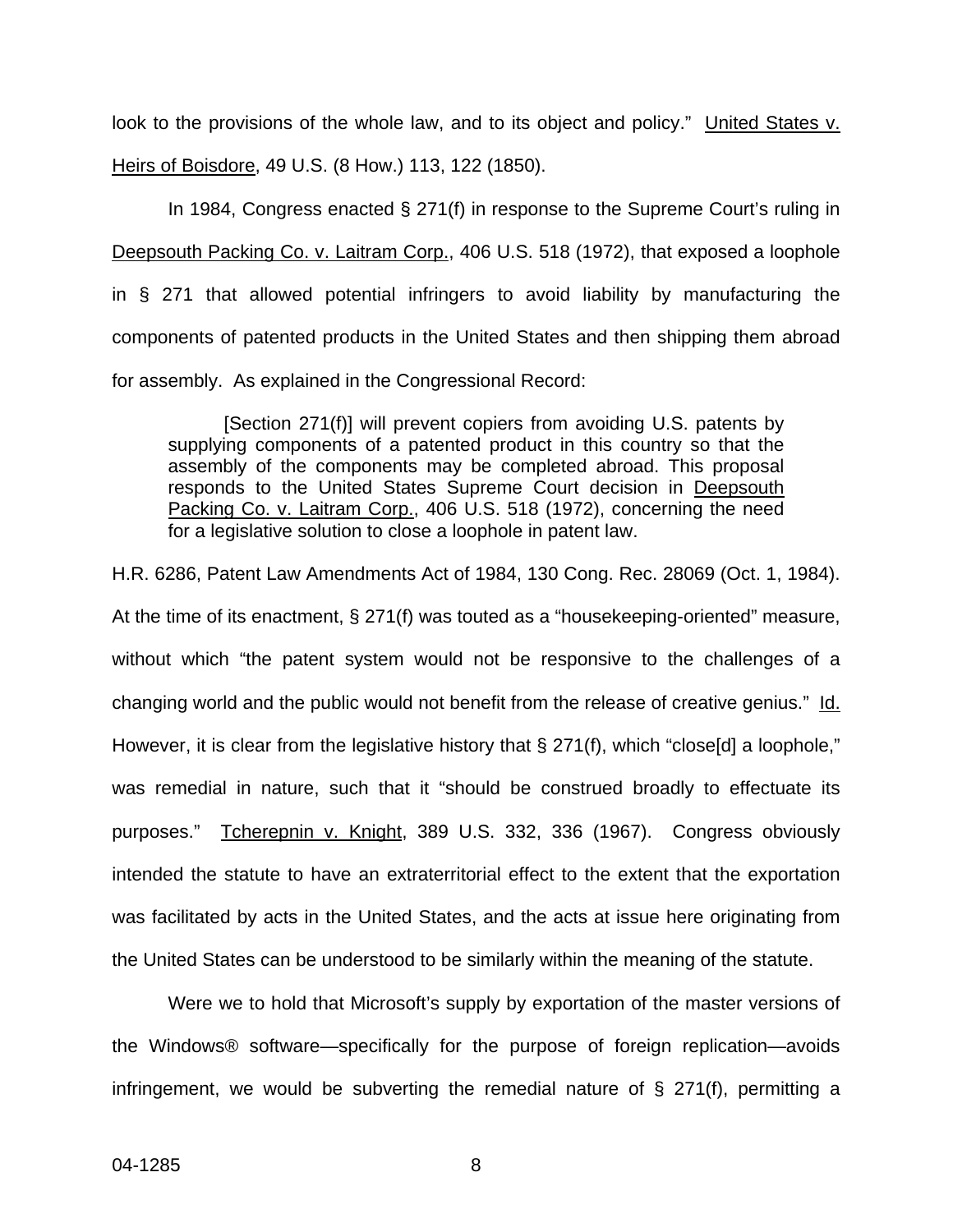technical avoidance of the statute by ignoring the advances in a field of technology and its associated industry practices—that developed after the enactment of § 271(f). It would be unsound to construe a statutory provision that was originally enacted to encourage advances in technology by closing a loophole, in a manner that allows the very advances in technology thus encouraged to subvert that intent. Section 271(f), if it is to remain effective, must therefore be interpreted in a manner that is appropriate to the nature of the technology at issue.

For this reason, we find Microsoft's lock-and-key hypothetical, in which a single master key is sent abroad for mass replication, to be unpersuasive and irrelevant to this case. A lock-and-key assembly is a different type of technology from software, with different uses, such that its mode of mass production and consequent manner of supply abroad could very well be different from the way Microsoft conveniently hypothesizes it to be. While it is clear that a software manufacturer would want several million exact copies of a specific software program generated abroad for distribution, it is unclear why a lock-and-key manufacturer would want several million exact copies of a specific key made, as the point of having a lock-and-key assembly is to allow access control by a few keys. We prefer an interpretation of § 271(f) that is informed by actual industry practices, not by hypothetical scenarios that have no bearing on the technical realities of the invention at issue.

Finally, Microsoft's impassioned recitation of a parade of horribles that may befall the domestic software industry—such as the relocation of manufacturing facilities overseas—provides an insufficient basis for reaching a different result in this case. After all, the enactment of  $\S$  271(f) could have been similarly thought to result in the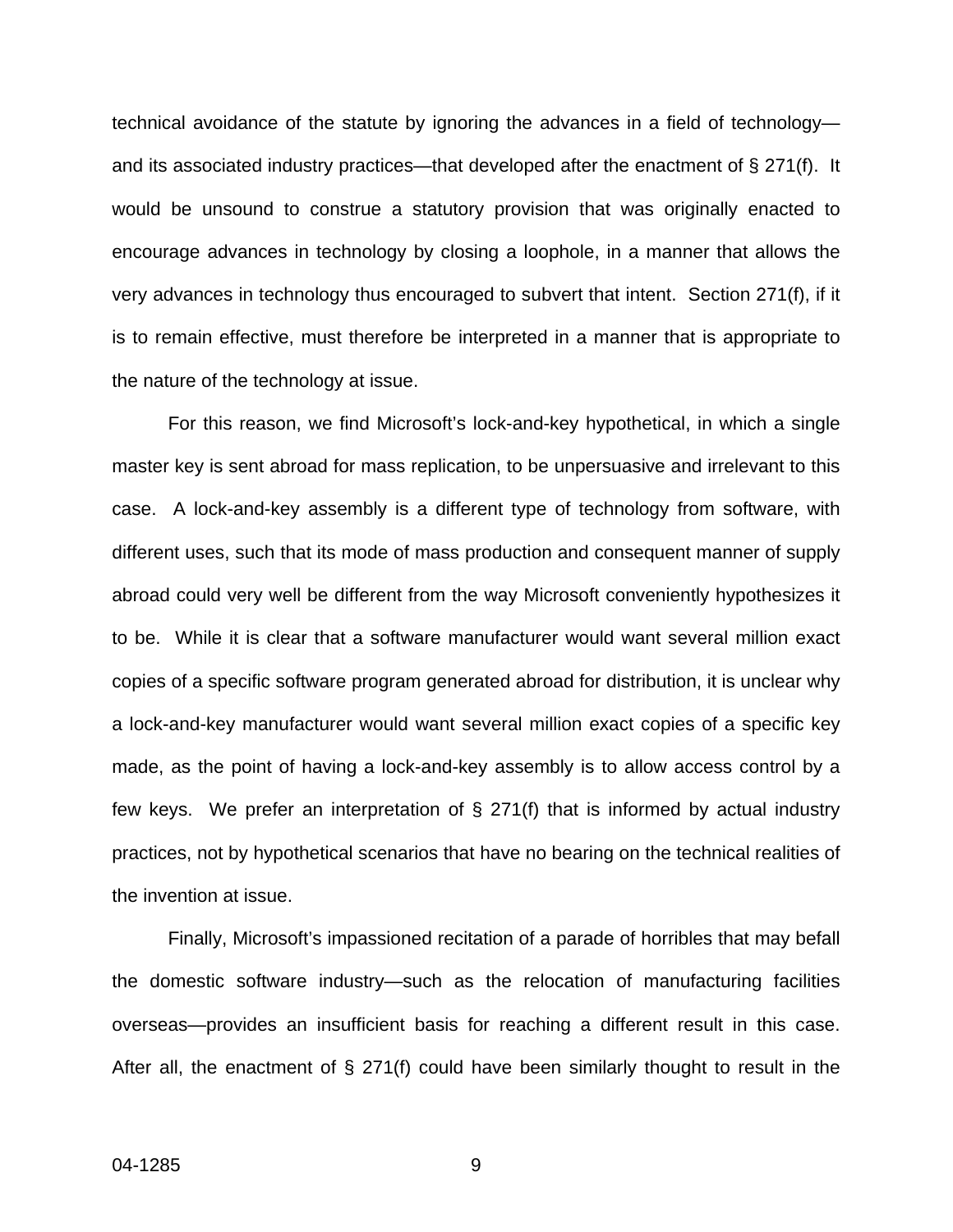export of jobs, and Congress still enacted that provision. Moreover, possible loss of jobs in this country is not justification for misinterpreting a statute to permit patent infringement. More importantly, however, "[i]t is enough that Congress intended that the language it enacted would be applied as we have applied it." Griffin v. Oceanic Contractors, Inc., 458 U.S. 564, 576 (1982). Therefore, "[t]he remedy for any dissatisfaction with the results in particular cases lies with Congress" and not with this court. Id.

We have considered Microsoft's other arguments and conclude that they are either unpersuasive or unnecessary for resolution of this appeal.

# **CONCLUSION**

For the foregoing reasons, the judgment of the district court holding Microsoft liable under § 271(f) is

## AFFIRMED.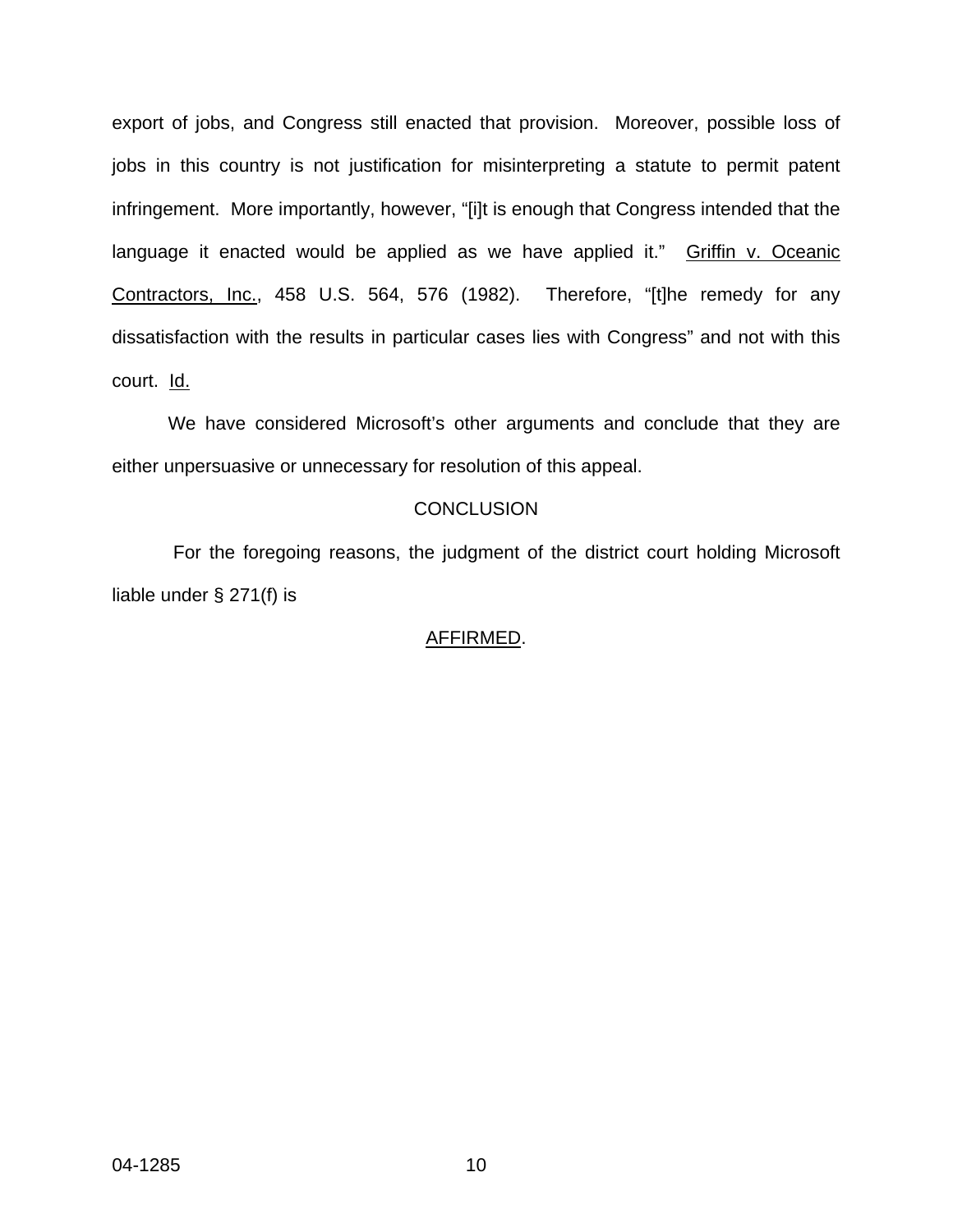# **United States Court of Appeals for the Federal Circuit**

04-1285

### AT&T CORP.,

Plaintiff-Appellee,

v.

#### MICROSOFT CORPORATION,

Defendant-Appellant.

### RADER, Circuit Judge, dissenting.

 This court today determines that supplying a single "component" of a patented invention from the United States gives rise to endless liability in the United States under § 271(f) for products manufactured entirely abroad. To my eyes, this judgment disregards the existing international scheme of patent law with potential consequences beyond a "parade of horribles [in] the domestic software industry." Therefore, although agreeing that software may be a component of a patented invention under § 271(f) and that electronic transmissions of software from the United States must receive the same treatment as software shipped from the United States on disks, I respectfully dissent from the proposition that foreign manufacture of a mere component of a patented product creates liability in the United States under § 271(f).

 As noted by this court, section 271(f) imposes liability on anyone who "without authority supplies . . . from the United States . . . the components of a patented invention . . . in such a manner as to actively induce the combination of such components outside of the United States in a manner that would infringe the patent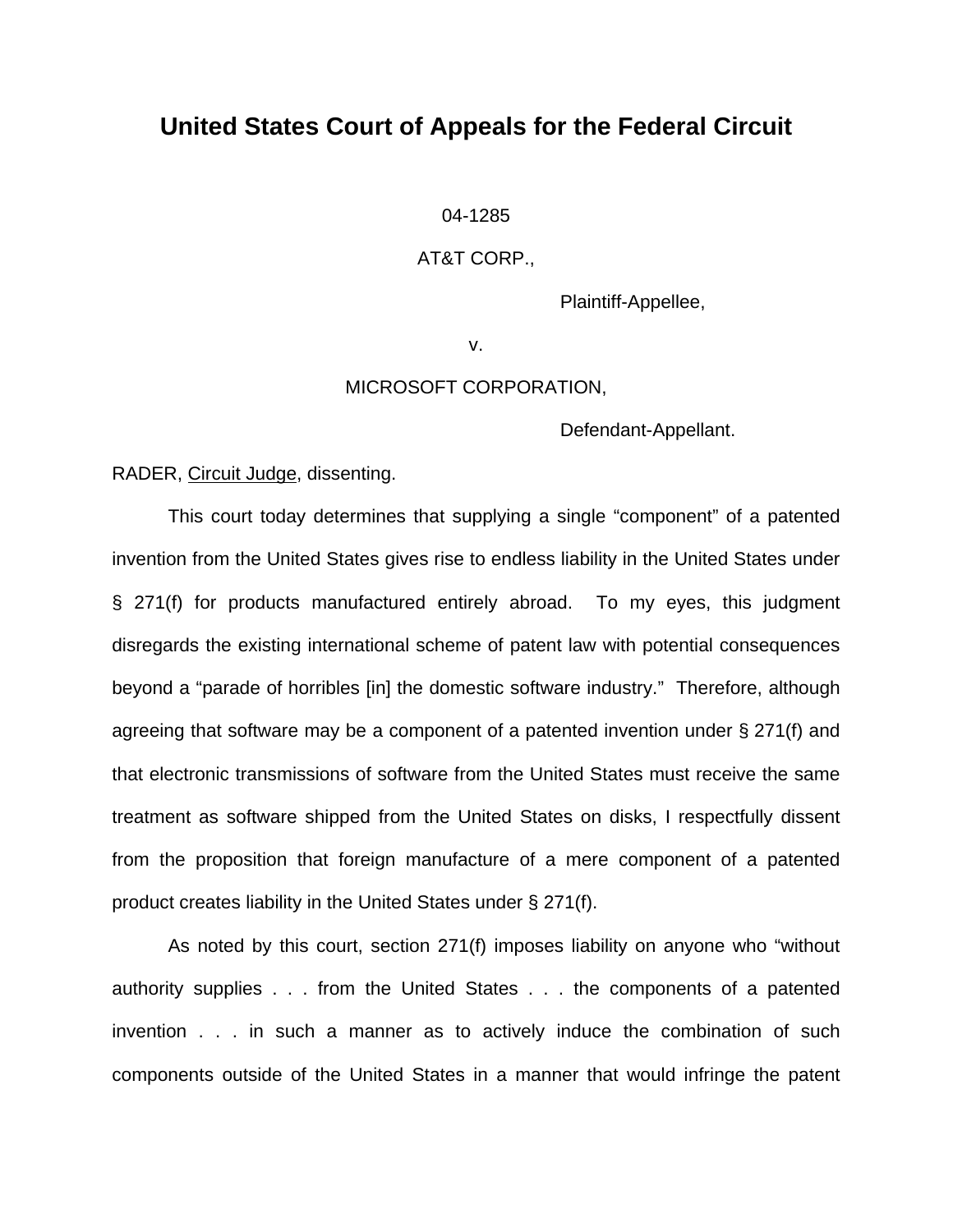. . . ." Today's judgment turns on the meaning of "supplies." This court purports to construe that term according to its "ordinary, contemporary, common meaning." The ordinary meaning of "supplies," however, does not include "copying," "replicating," or "reproducing" – in effect "manufacturing." The act of supplying is separate and distinct from copying, reproducing, or manufacturing. Thus, this court provides extraterritorial expansion to U.S. law by punishing under U.S. law "copying" that occurs abroad. While copying in Düsseldorf or Tokyo may indeed constitute infringement, that infringement must find its remedy under German or Japanese law.

Each manufacture of a patented product constitutes a separate and distinct act of infringement. Microsoft "supplied" a master disc to New York, Düsseldorf, and Tokyo. The district court properly assessed damages against Microsoft under § 271(a) for each copy of the master manufactured and implemented into an infringing product in New York.<sup>[1](#page-12-0)</sup> Similarly, section 271(f) attaches liability to each individual export from the United States of components of an incomplete invention for assembly abroad. As for manufacturing copies in Düsseldorf and Tokyo for the German and Japanese markets, those acts create liability only under German or Japanese law. Nonetheless, this court extends § 271(f) to cover extraterritorial copying in Düsseldorf and Tokyo. This extraterritorial expansion of U.S. patent law contravenes the precedent of this court and the Supreme Court that expressly confines the rights conferred by Title 35 to the United States and its Territories. See Dowagiac Mfg. Co. v. Minn. Moline Plow Co., 235 U.S. 641, 650 (1915) ("The right conferred by a patent under our law is confined to the

<span id="page-12-0"></span><sup>&</sup>lt;sup>1</sup> Microsoft might also be liable for supplying the master to Düsseldorf and Tokyo if copies made in those overseas locations are sold back into the U.S. market. See 35 U.S.C. § 217(a) & (c) (prohibiting importing into the United States patented inventions or components thereof).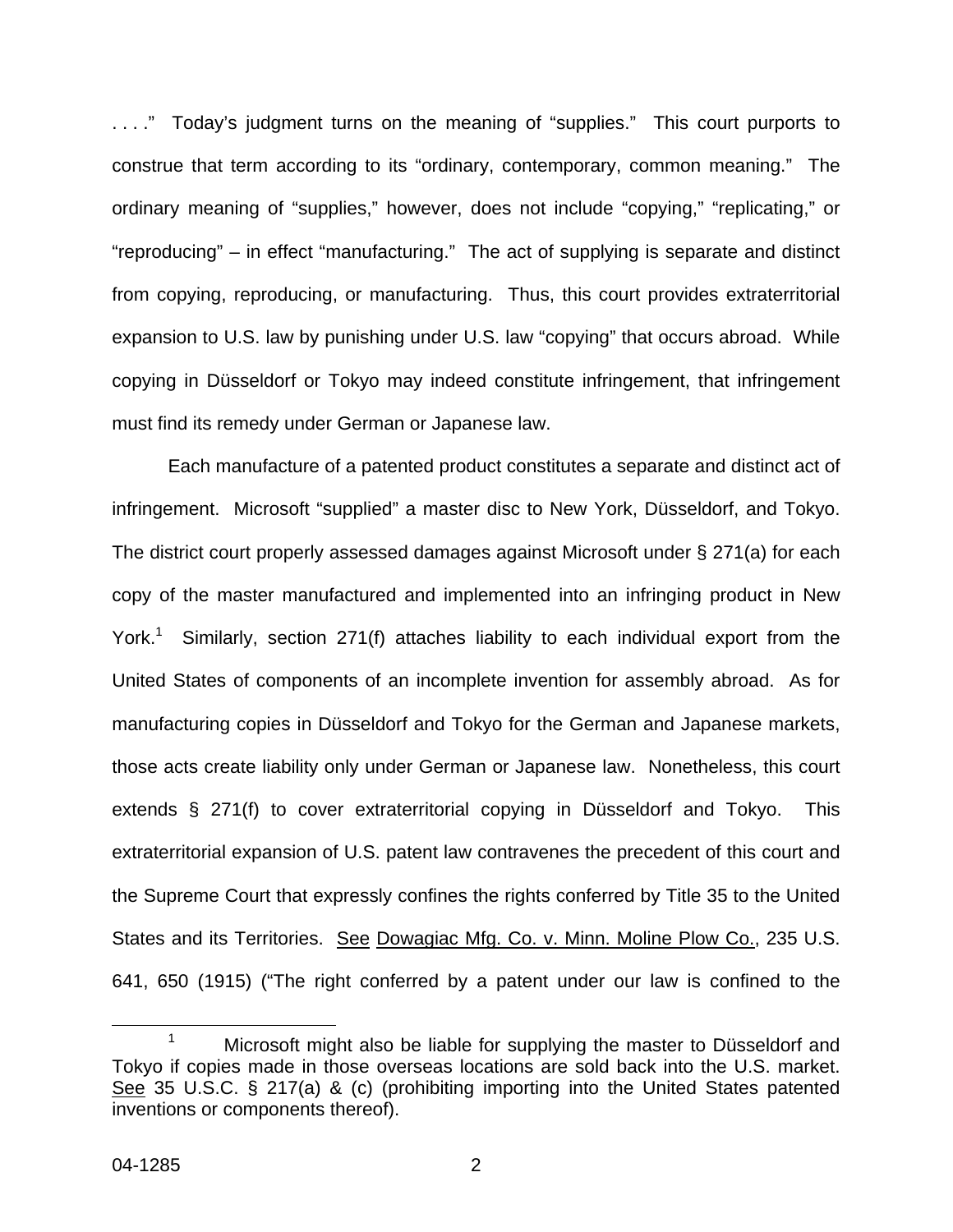United States and its Territories (Rev. Stat., § 4884) and infringement of this right cannot be predicated on acts wholly done in a foreign country." (citing United Dictionary Co. v. Merriam Co., 208 U.S. 260, 265 (1908))); accord Int'l Rectifier Corp. v. Samsung Elecs. Co., 361 F.3d 1355, 1360 (Fed. Cir. 2004); Pellegrini v. Analog Devices, Inc., 375 F.3d 1113, 1117 (Fed. Cir. 2004); Rotec Indus., Inc. v. Mitsubishi Corp., 215 F.3d 1246, 1251 (Fed. Cir. 2000); see Waymark Corp. v. Porta Sys. Corp., 245 F.3d 1364, 1367-68 (Fed. Cir. 2001) (holding that liability under § 271(f) attaches with mere shipment of the component from the United States and does not consider the presence or absence of acts occurring abroad).

Again this extraterritorial expansion flows from this court's broad construction of "supplies." This court reasons that the "nature of the technology" justifies a different, unordinary, and uncommon construction of that term. Thus, this court distinguishes intangible software components from tangible components on the grounds that "the 'supplying' of software commonly involves generating a copy."

To the contrary, copying and supplying are separate acts with different consequences – particularly when the "supplying" occurs in the United States and the copying occurs in Düsseldorf or Tokyo. As a matter of logic, one cannot supply one hundred components of a patented invention without first making one hundred copies of the component, regardless of whether the components supplied are physical parts or intangible software. Thus, copying and supplying are different acts, and one act of "supplying" cannot give rise to liability for multiple acts of copying.

The court's proposition today that "the 'supplying' of software commonly involves generating a copy" does not actually distinguish software components from physical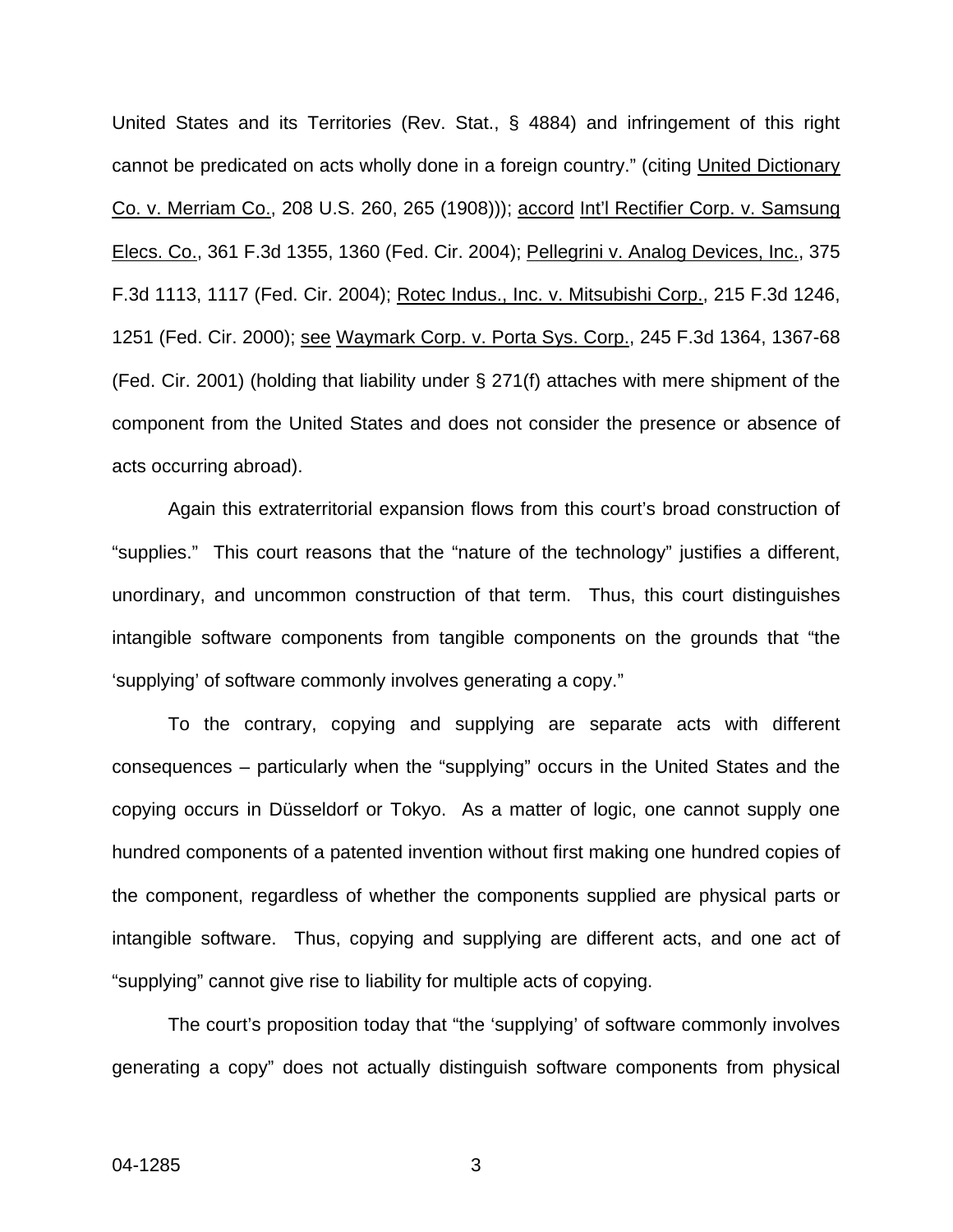components of other patented inventions. The only true difference between making and supplying software components and physical components is that copies of software components are easier to make and transport. The ease of copying a patented component is not the proper basis for making distinctions under § 271(f).

Possibly recognizing defects in its reasoning, this court limits its novel uncommon construction of "supplies" to "software 'components,' [because for those inventions] the act of copying is subsumed in the act of 'supplying,' . . . ." Rather than "according the same treatment to all forms of invention," Eolas Techs. Inc. v. Microsoft Corp., 399 F.3d 1325, 1339 (2005) (citing TRIPS Agreement, Part II, Section 5 (1994) ("Patents shall be available and patent rights enjoyable without discrimination as to the place of invention[ ] [and] the field of technology . . . .") (emphases added)), this court creates a new rule that foreign copying of a component of a patented invention shipped from the U.S. gives rise to liability in the U.S. Apparently this rule applies only to software inventions. This application of "supplies" solely to software components ignores this court's case law that refuses to discriminate based on the field of technology. Id. The language of  $\S 271(f)$ does not discriminate based on field or form of technology, yet this court invents such a distinction.

This court also declines to treat software the same as other inventions because a literal application of § 271(f) "fails to account for the realities of software distribution . . . and [this court] cannot disregard the nature of the relevant technology and business practices underlying a particular litigation." However, in Pellegrini an American corporation provided the instructions and corporate oversight that "cause[d] the components of the patented invention to be supplied," but no part of the accused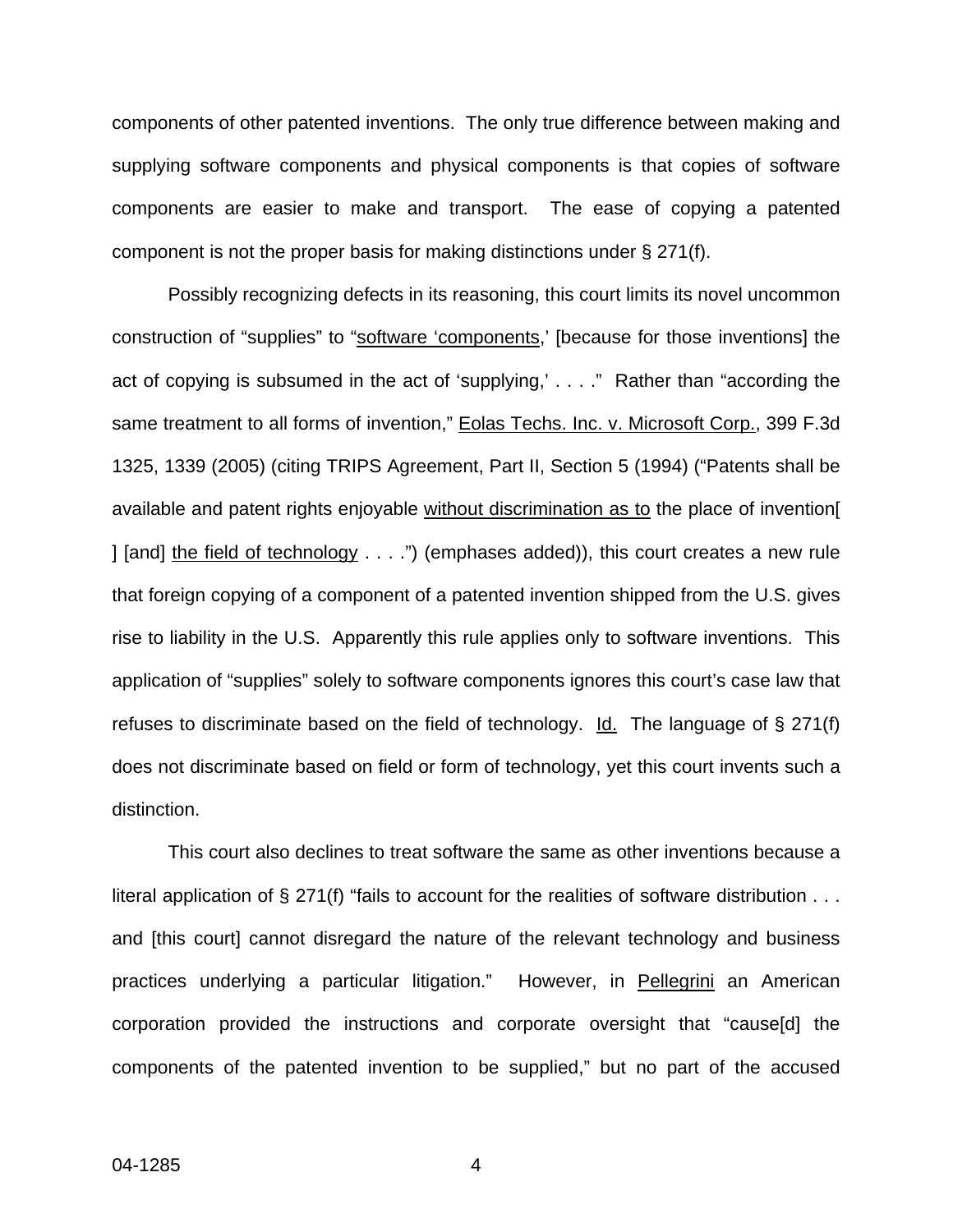products ever entered or exited the United States. 375 F.3d at 1118. Thus, the production of the infringing products in Pellegrini was "facilitated by acts in the United States." Despite economic harm to the plaintiff and economic benefit to the defendant both in the United States, this court strictly construed  $\S$  271(f) to "appl[y] only where components of a patent[ed] invention are physically present in the Untied States and then either sold or exported  $\dots$ ." Id. at 1117. This court should exercise the same restraint demonstrated in Pellegrini by refusing to broaden § 271(f) to accommodate the "nature of the relevant technology and business practices underlying a particular litigation."

In fact, the "realities of software distribution" or "nature of the relevant technology and business practices" theory amounts to the following: "section 271(f) liability attaches if this court perceives that the patented component is cheaper or more convenient to replicate abroad than to ship from the United States." In sum, this "nature of the business" theory has no statutory support and may well not even be based on an accurate understanding of the nature of the software business.

Furthermore, this court's dismissal of Pellegrini because Microsoft supplied an actual component of the patented invention and not merely instructions as in Pellegrini does not reconcile the holding of Pellegrini with today's ruling. Pellegrini holds that "the language of § 271(f) clearly contemplates that there must be an intervening sale or exportation; there can be no liability under § 271(f) unless components are shipped from the United States for assembly." 375 F.3d at 1117. In the case before this court Düsseldorf and Tokyo distributors copy the components supplied from the United States and then install those copies into the infringing products. The German and Japanese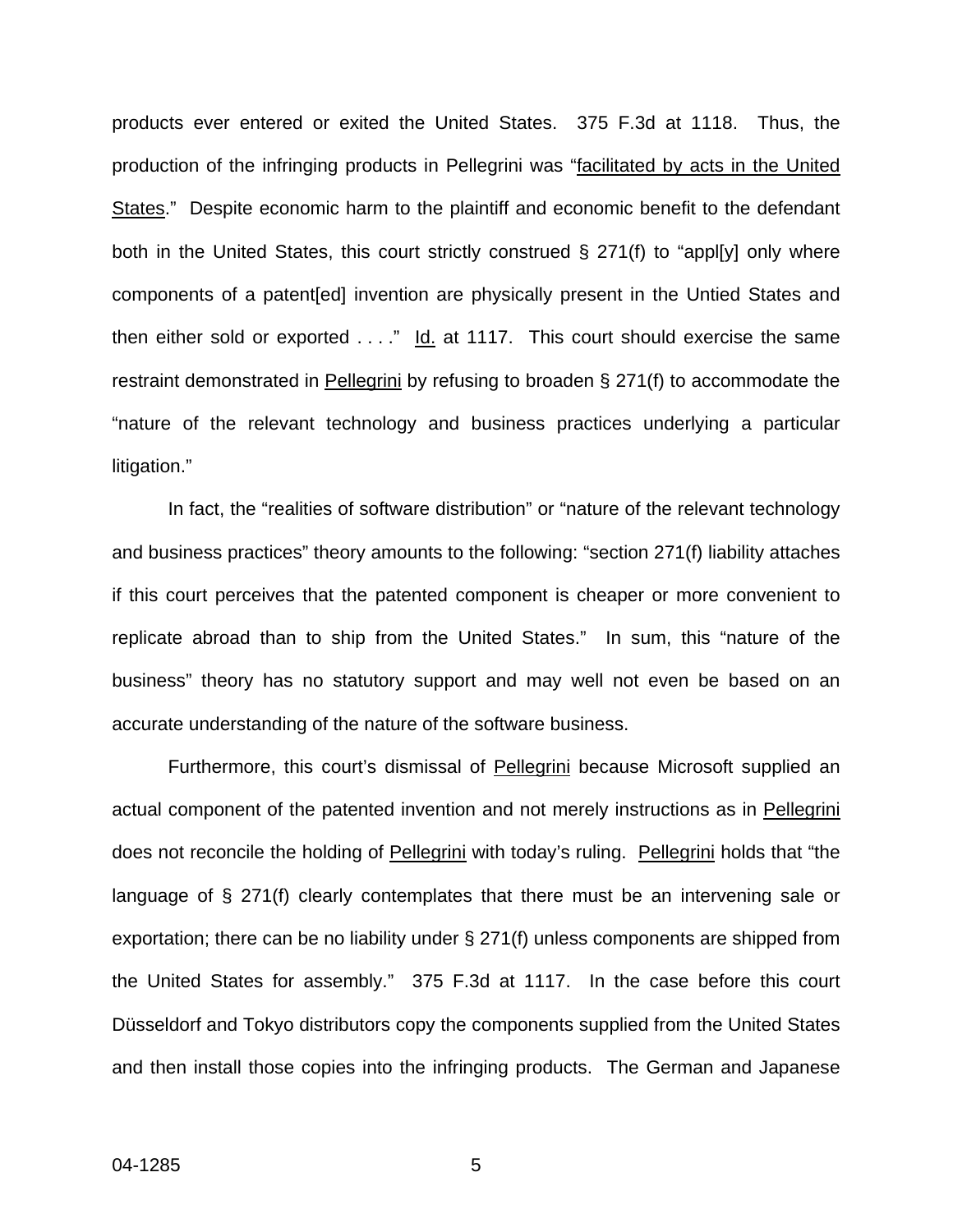manufacturers do not install the actual component "supplied" from the U.S. (the master disc). Instead, they install a copy made in Düsseldorf or Tokyo. Thus, under Pellegrini liability cannot attach under § 271(f) because the components actually assembled into the infringing products were never literally "shipped from the United States." To my eyes, today's ruling departs from the holding of Pellegrini.

The majority also purports to construe  $\S$  271(f) to "comport with Congress'[s] motivation for enacting § 271(f)." Apart from the impossibility of divining Congressional intent divorced from the language of the law, this court's reasoning misses the policy behind § 271(f). Congress enacted § 271(f) in response to the Supreme Court's holding in Deepsouth Packing Co. v. Laitram Corp., 406 U.S. 518 (1972). Deepsouth held that making and shipping component parts of a patented combination invention did not constitute "making" the patented invention in the United States. Id. at 527-29 ("We cannot endorse the view that the 'substantial manufacture of the constituent parts of a machine' constitutes direct infringement when we have so often held that a combination patent protects only against the operable assembly of the whole and not the manufacture of its parts."). Thus, because Deepsouth was not "making" the invention in the United States before exportation, there was no direct infringer in the United States to enable a charge of contributory infringement. Id. at 527. Deepsouth let U.S. manufacturers escape infringement by making and exporting less than the complete patented invention. Section 271(f) closed that loophole by attaching liability to U.S. manufacturers for making and exporting components of the patented invention.

Nothing in § 271(f) or its enacting documents expresses an intent to attach liability to manufacturing activities occurring wholly abroad. This court's ruling, however,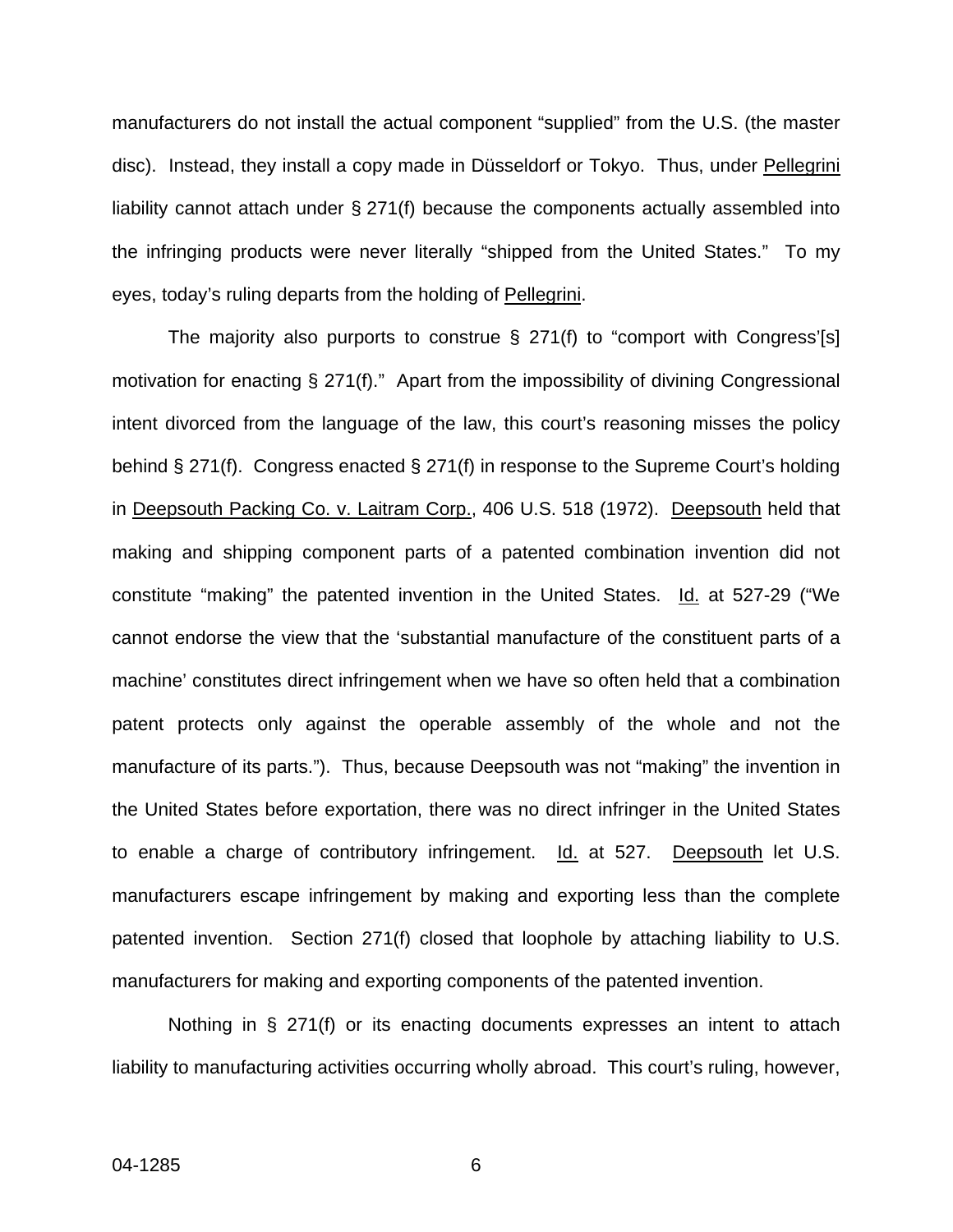does exactly that: It holds Microsoft liable for the activities of foreign manufacturers making copies of the patented component abroad.

To the contrary, § 271(f) protects only components "supplied in or from the United States." This language limited § 271(f) to ensure it would not embrace manufacturing or copying activities occurring abroad. The "supplied in and from the United States" limitation would be wholly unnecessary, and indeed would contradict the intent of the law, if the law intended, as this court holds today, to regulate activities occurring in Düsseldorf or Tokyo. Had Congress intended to give extraterritorial effect to U.S. patent laws, it would have expressly stated so. Instead, Title 35 expressly limits liability under § 271(f) to activities occurring in the United States that result in the literal shipment of components "in or from the United States."

As a final refusal to confront the central issues of this case, the court today dismisses Microsoft's lock-and-key hypothetical as "irrelevant," as merely a scenario "without bearing on the technical realities." To the contrary, just as computers easily can make copies of software components of patented computer products, key replication machines easily can make copies of the key component of a patented lock product. A computer needs a master copy to replicate the software; similarly, a key replication machine needs a master copy to replicate the key. Thus, under a fair presentation of the hypothetical, a U.S. manufacturer supplies a single master key of a patented lock invention from the United States. Foreign manufacturers then copy that key for foreign sale as part of the patented lock product.<sup>[2](#page-17-0)</sup> I doubt that the U.S.

<span id="page-17-0"></span><sup>&</sup>lt;sup>2</sup> The court's dismissal of the "key" hypothetical is easily addressed by adjusting the facts of the hypothetical. Consider a lock-and-key combination that recognizes the voice of the key's rightful owner. Only after confirming the identity of the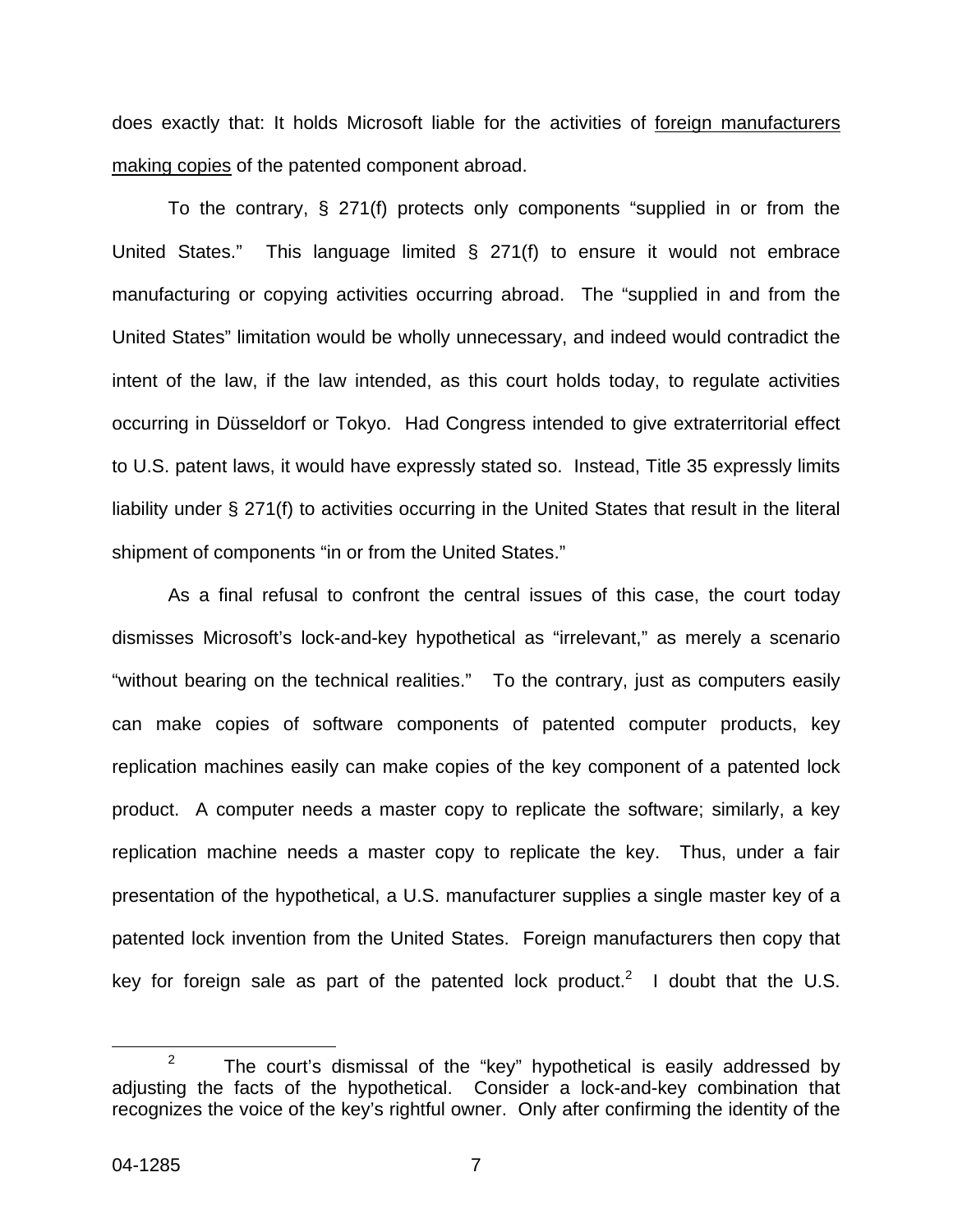manufacturer who supplied the single master key would be liable under § 271(f) for the multiple infringing lock products manufactured and sold abroad. Yet this court creates liability under indistinguishable circumstances.

Other possible scenarios further highlight difficulties with this court's holding. For example, this court's holding would seem to impose liability under § 271(f) for foreignmanufactured copies on an individual who purchased a copy of AT&T's patented software and then shipped it overseas knowing that it would be copied and sold in Düsseldorf or Tokyo. The same problem might arise if the individual ships the purchased software to Düsseldorf with no intention of making further copies, but the Düsseldorf distributor of its own accord then makes and sells foreign copies. Before this opinion, the law would have suggested that AT&T would need to resort to German law and courts to determine any infringement for the copies manufactured and sold in Düsseldorf, but apparently this court purports to change that basic tenet of patent law.

This court reinforces one point several times, namely that its judgment reaches a just result by imposing liability for multiple infringing acts by foreign manufacturers on a U.S. "supplier" of a single patented component. This emphasis suggests that AT&T might otherwise have no remedy for infringement occurring wholly outside the United States. AT&T, however, is not left without remedy. AT&T can protect its foreign markets from foreign competitors by obtaining and enforcing foreign patents. Section 271(f) protects foreign markets from domestic competitors. Section 271(f) does not, or at least did not until today, protect foreign markets from foreign competitors. This

 $\overline{a}$ 

owner does the lock expose the opening for the key and the key expose the teeth necessary to rotate the locking mechanism. Thus, each lock and key may have the same shape, thereby decreasing manufacturing costs, and yet allow access to a limited number of persons.